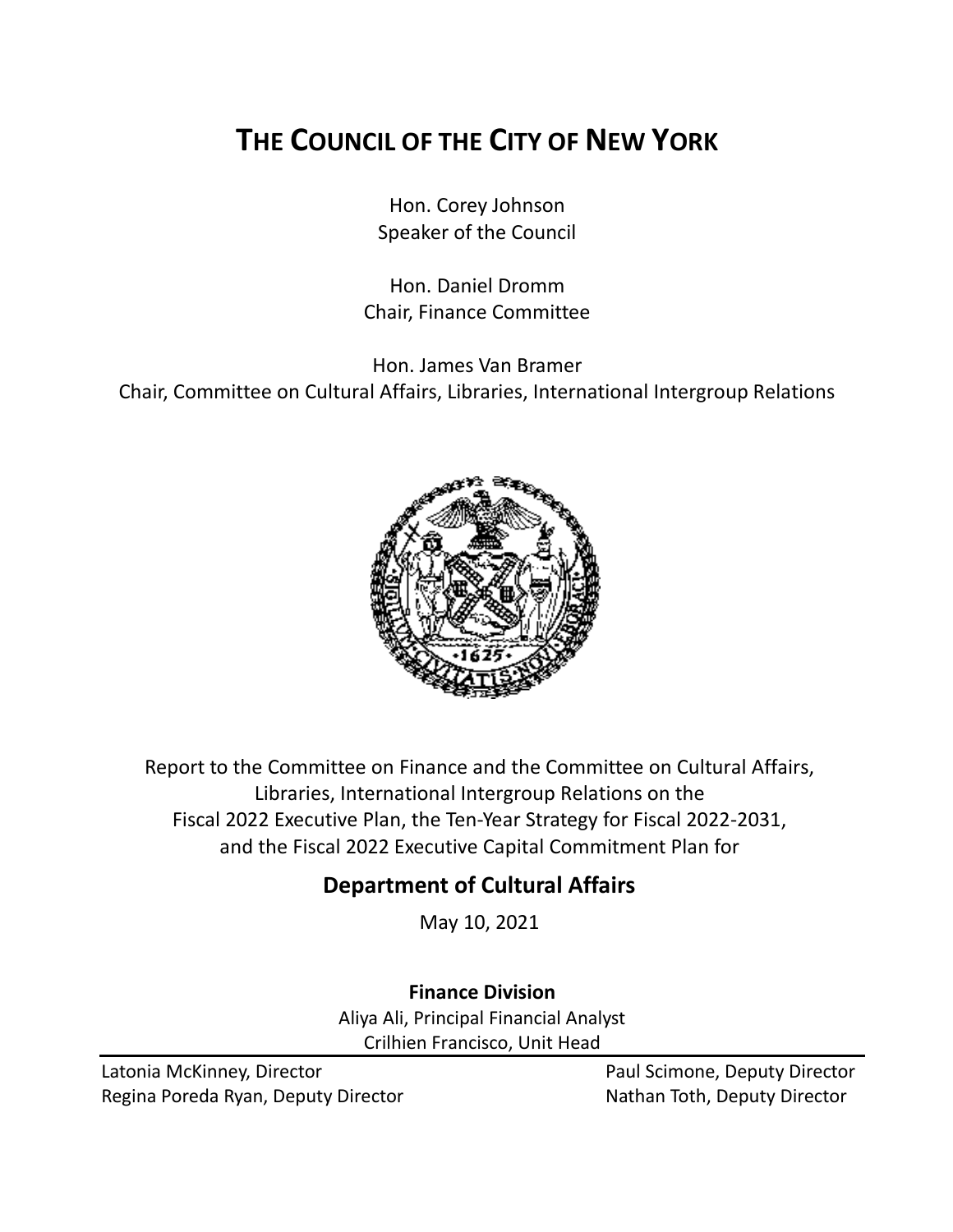# **Department of Cultural Affairs Overview**

This report presents a review of the Department of Cultural Affairs' (DCLA or the Department) Fiscal 2022 Executive Budget. It includes a summary of the changes in the Executive Budget for the Department introduced in the Financial Plan. Topics covered include the agency's response to the COVID-19 emergency, changes to the Expense Budget and Budget Response. Analysis and highlights of the Department of Cultural Affairs' Capital Strategy and Fiscal 2021 to Fiscal 2025 Capital Commitment Plan follows the discussion of the Expense Budget. Appendix 1 reports the changes made to the Fiscal 2021 and Fiscal 2022 Budgets since Adoption of the Fiscal 2021 Budget. For additional information on the Department's budget and its various programs, please refer to the Fiscal 2022 Preliminary Budget Report for the Department of Cultural Affairs at: <https://council.nyc.gov/budget/wp-content/uploads/sites/54/2021/03/126-DCLA.pdf>

Below is a summary of key funding changes by program area and source when comparing the Department of Cultural Affairs' Fiscal 2022 Executive Budget to its Fiscal 2021 Adopted Budget.

| rable 1: DCLA Financial Summary                                                         | <b>FY19</b>   | <b>FY20</b>   | <b>FY21</b>  | <b>Executive Plan</b> |             | *Difference      |  |
|-----------------------------------------------------------------------------------------|---------------|---------------|--------------|-----------------------|-------------|------------------|--|
| <b>Dollars in Thousands</b>                                                             | <b>Actual</b> | <b>Actual</b> | Adopted      | <b>FY21</b>           | <b>FY22</b> | <b>FY21-FY22</b> |  |
| <b>Spending</b>                                                                         |               |               |              |                       |             |                  |  |
| <b>Personal Services</b>                                                                | \$4,924       | \$5,202       | \$4,917      | \$5,159               | \$4,804     | (5113)           |  |
| <b>Other Than Personal</b>                                                              | 200,164       | 204,659       | 184,511      | 182,615               | 165,396     | (19, 115)        |  |
| <b>Services</b>                                                                         |               |               |              |                       |             |                  |  |
| <b>TOTAL</b>                                                                            | \$205,087     | \$209,860     | \$189,428    | \$187,773             | \$170,200   | ( \$19, 227)     |  |
| <b>Budget by Program Area</b>                                                           |               |               |              |                       |             |                  |  |
| Office of the                                                                           | \$6,756       | \$6,943       | \$28,404     | \$8,035               | \$6,769     | ( \$21,635)      |  |
| Commissioner                                                                            |               |               |              |                       |             |                  |  |
| <b>Cultural Programs</b>                                                                | 71,932        | 81,577        | 57,939       | 70,842                | 55,212      | (2,726)          |  |
| <b>Cultural Institutions</b>                                                            | 126,400       | 121,340       | 103,085      | 108,897               | 108,219     | 5,134            |  |
| <b>TOTAL</b>                                                                            | \$205,087     | \$209,860     | \$189,428    | \$187,773             | \$170,200   | (519, 227)       |  |
| <b>Funding</b>                                                                          |               |               |              |                       |             |                  |  |
| <b>City Funds</b>                                                                       |               |               | \$188,903    | \$181,455             | \$144,884   | (544, 019)       |  |
| Capital-IFA                                                                             |               |               | 249          | 257                   | 288         | 39               |  |
| <b>State</b>                                                                            |               |               | 3            | 3                     | 3           | 0                |  |
| Federal - Community                                                                     |               |               | 259          | 498                   | 0           | (259)            |  |
| Development                                                                             |               |               |              |                       |             |                  |  |
| <b>Other Categorical</b>                                                                |               |               | 0            | 36                    | $\Omega$    | 0                |  |
| Federal-Other                                                                           |               |               | $\mathbf{0}$ | 500                   | 25,000      | 25,000           |  |
| Intra City                                                                              |               |               | 13           | 5,024                 | 26          | 13               |  |
| <b>TOTAL</b>                                                                            | \$205,087     | \$209,860     | \$189,428    | \$187,773             | \$170,200   | ( \$19, 227)     |  |
| <b>Budgeted Headcount</b>                                                               |               |               |              |                       |             |                  |  |
| <b>Full-Time Positions -</b>                                                            | 52            | 51            | 53           | 49                    | 50          | (3)              |  |
| Civilian                                                                                |               |               |              |                       |             |                  |  |
| <b>TOTAL</b>                                                                            | 52            | 51            | 53           | 49                    | 50          | (3)              |  |
| *The difference of Fiscal 2021 Adopted Budget compared to Fiscal 2022 Executive Budget. |               |               |              |                       |             |                  |  |

**Table 1: DCLA Financial Summary**

On April 26, 2021, the de Blasio Administration released the Executive Financial Plan for Fiscal 2021-2025 with a proposed budget for Fiscal 2022 of \$98.6 billion. The Department of Cultural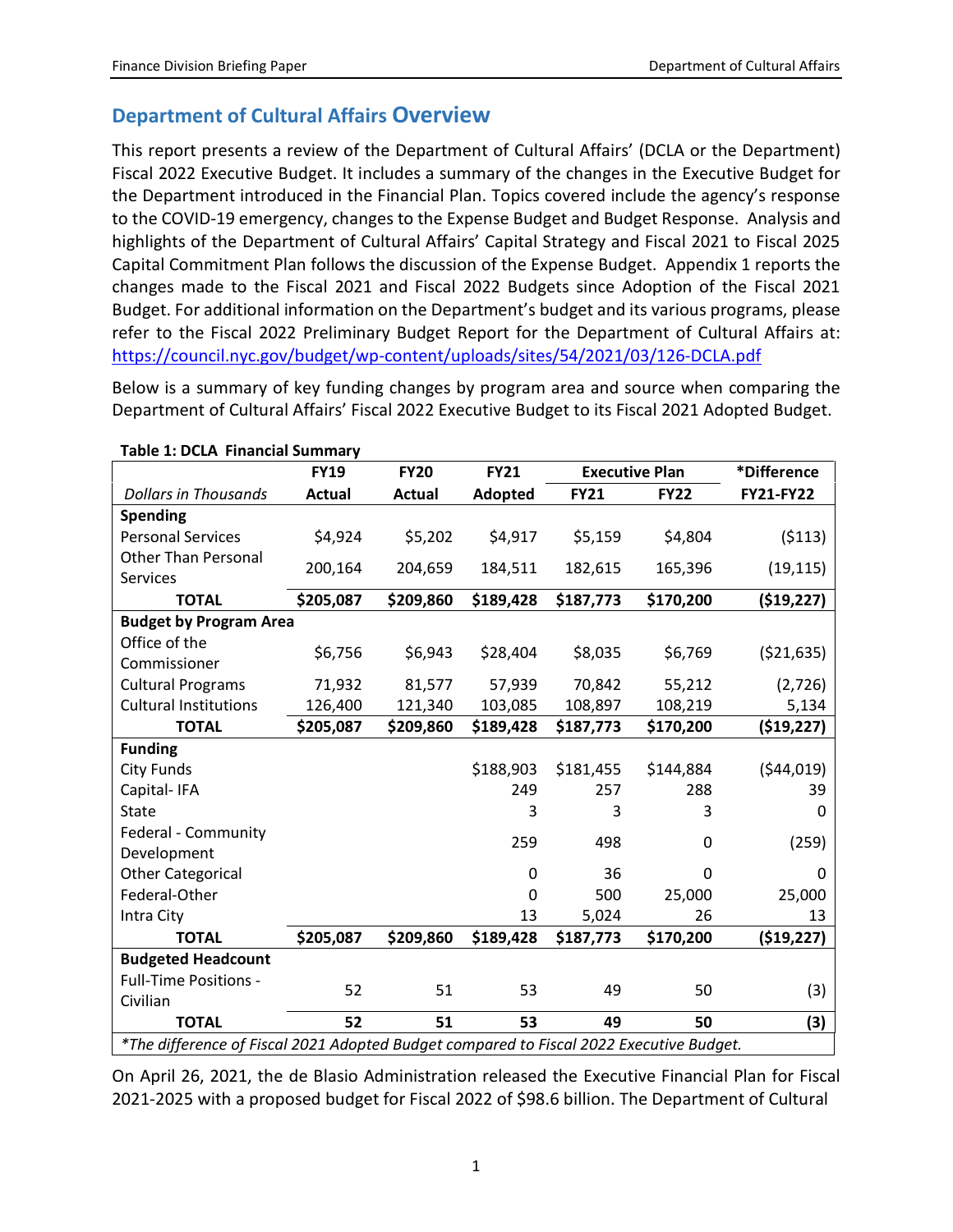Affairs' (DCLA or the Department) Fiscal 2022 Executive Budget is \$170.2 million and represents less than one percent of the City's Executive Fiscal 2022 Budget.

The Department's Fiscal 2022 Executive Budget is \$19.2 million less across all program areas, when compared to the Fiscal 2021 Adopted Budget. This overall decrease is mostly due Council discretionary funding and the one-time addition of \$20.2 million by the Administration at Adoption of the Fiscal 2021 budget that is not included in the Fiscal 2022 Executive Budget. The decrease is partially offset by \$25 million in additional federal funding added to the Fiscal 2022 Executive Budget from Coronavirus Relief Funds.

The Department's Fiscal 2022 Executive Budget provides funding for 50 full-time positions across all divisions, which is three positions less than the headcount at the Fiscal 2021 Adopted Budget. The positions eliminated were vacant lines in the Commissioner's Unit, with a total associated dollar amount reduction of \$253,000.

#### **New in the Executive Budget**

DCLA's Fiscal 2022 Executive Budget introduces no new needs and a reduction of \$5.4 million in Other Adjustments in Fiscal 2021 and an increase of \$26 million in Fiscal 2022. Details on the adjustments in the Fiscal 2022 Executive Plan are listed below. Additionally, Appendix A lists the adjustments and savings in the November Plan and the Fiscal 2022 Preliminary and Executive Plans, which brings the agency's Fiscal 2022 Executive Budget to \$170.2 million.

|                                                                | <b>FY21</b> |                 | <b>FY22</b>    |              |                 |              |
|----------------------------------------------------------------|-------------|-----------------|----------------|--------------|-----------------|--------------|
| <b>Dollars in Thousands</b>                                    | City        | <b>Non-City</b> | <b>Total</b>   | City         | <b>Non-City</b> | <b>Total</b> |
| DCLA Budget as of the Fiscal 2021<br><b>Preliminary Budget</b> | \$187,548   | \$5,592         | \$193,140      | \$143,659    | \$525           | \$144,184    |
| <b>Other Adjustments</b>                                       |             |                 |                |              |                 |              |
| <b>CC Member Items Reallocation</b>                            | (136)       | 0               | (136)          | $\Omega$     | $\Omega$        | 0            |
| <b>CDBG</b> funding transfer                                   | $\Omega$    | 0               | $\Omega$       | $\Omega$     | (259)           | (259)        |
| CIG CB adjustment                                              | 13          | 0               | 13             | 13           | 0               | 13           |
| City Service Corps (DCA)                                       | 2           | 0               | 2              | (2)          | $\Omega$        | (2)          |
| <b>Cultural Corp</b>                                           | $\Omega$    | 0               | $\Omega$       | $\Omega$     | 25,000          | 25,000       |
| Demand Response AMNH                                           | 0           | 8               | 8              | $\Omega$     | $\Omega$        | 0            |
| Demand Response BM                                             | 0           | 3               | 3              | 0            | $\Omega$        | $\Omega$     |
| Demand Response MET                                            | $\mathbf 0$ | $\overline{4}$  | 4              | $\mathbf 0$  | $\Omega$        | $\mathbf 0$  |
| <b>Demand Response NYBG</b>                                    | 0           | 16              | 16             | $\Omega$     | $\Omega$        | 0            |
| <b>Demand Response NYST</b>                                    | $\Omega$    | 1               | 1              | $\mathbf{0}$ | $\Omega$        | $\mathbf 0$  |
| Demand Response QMA                                            | $\mathbf 0$ | 2               | 2              | $\mathbf 0$  | 0               | $\mathbf 0$  |
| Demand Response SNUG                                           | $\mathbf 0$ | $\overline{2}$  | $\overline{2}$ | 0            | $\Omega$        | 0            |
| <b>ExCEL Round 2</b>                                           | $\Omega$    | 29              | 29             | $\mathbf{0}$ | $\Omega$        | $\mathbf{0}$ |
| Funding alignment                                              | (11)        | 11              | $\Omega$       | (11)         | 11              | $\Omega$     |
| Heat, Light and Power                                          | (5,966)     | 0               | (5,966)        | 1,223        | $\Omega$        | 1,223        |
| IC DC 37 ACF CB Adjustment                                     | 0           | 0               | 0              | $\Omega$     | $\Omega$        | 0            |
| IC funding alignment                                           | (9)         | 9               | $\Omega$       | (9)          | 9               | 0            |
| IC W/CULTURAL AFFAIRS                                          | 0           | 364             | 364            | $\mathbf{0}$ | $\Omega$        | 0            |
| INTRA-CITY W/ CULTURAL AFFAIRS                                 | $\mathbf 0$ | 30              | 30             | $\Omega$     | $\Omega$        | $\mathbf 0$  |
| INTRA-CITY W/DCLA-2994                                         | $\mathbf 0$ | 127             | 127            | $\Omega$     | $\Omega$        | $\mathbf{0}$ |
| INTRA-CITY W/DCLA-2994                                         | $\mathbf 0$ | 119             | 119            | $\mathbf{0}$ | 0               | $\mathbf{0}$ |
| Lease Adjustment                                               | 0           | 0               | 0              | 11           | 0               | 11           |

#### **Table 2: Adjustments in the Executive Plan**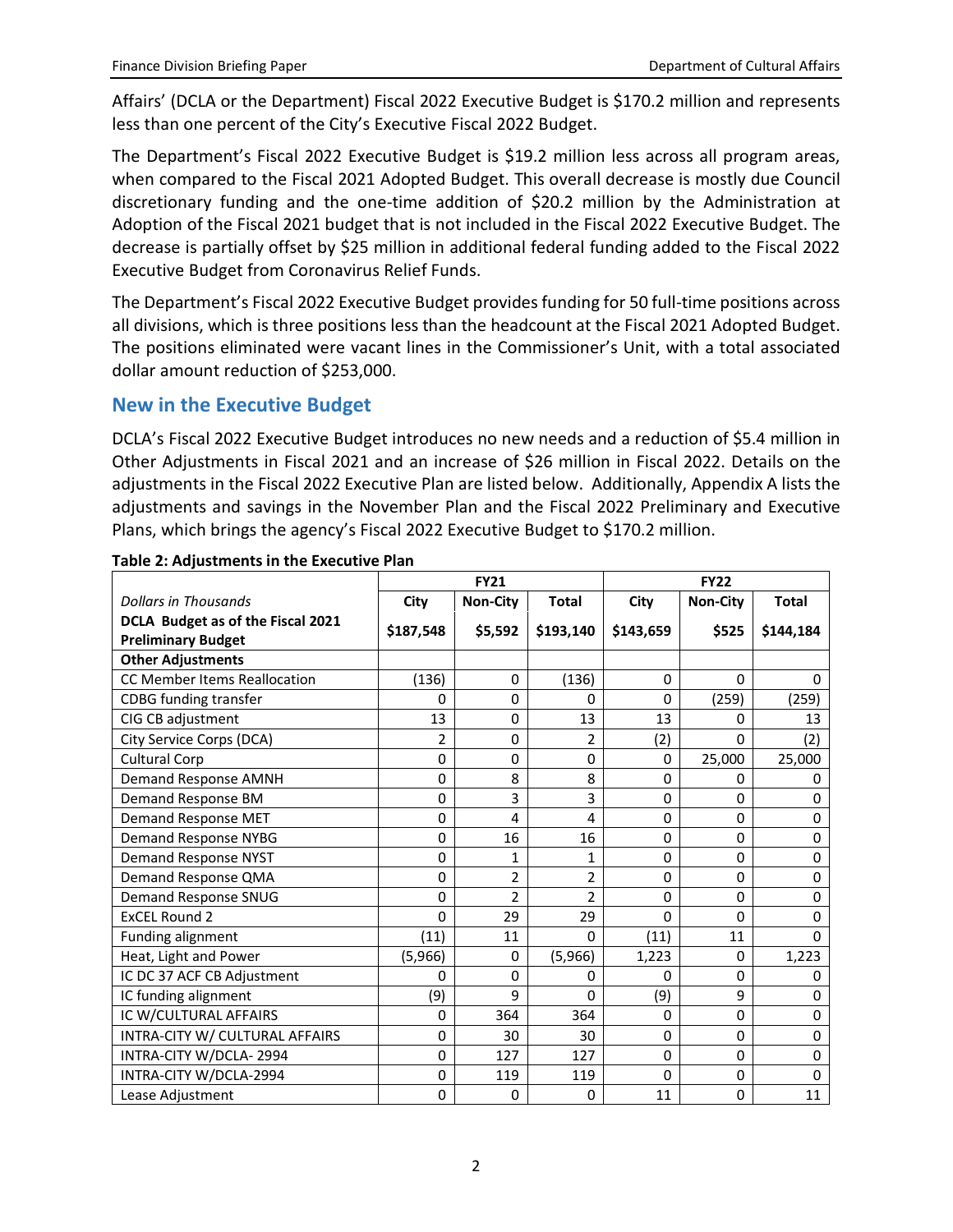|                                   | <b>FY21</b> |                 |           | <b>FY22</b> |                 |           |
|-----------------------------------|-------------|-----------------|-----------|-------------|-----------------|-----------|
| Dollars in Thousands              | City        | <b>Non-City</b> | Total     | City        | <b>Non-City</b> | Total     |
| MS Enterprise Licensing Agreement | 14          | 0               | 14        | 0           | 0               | 0         |
| Realignment                       |             |                 |           |             |                 |           |
| Percent for Arts funding          | 0           | 0               | 0         | 0           | 31              | 31        |
| <b>Total Other Adjustments</b>    | (\$6,094)   | \$726           | (55, 367) | \$1,225     | \$24,792        | \$26,017  |
| <b>TOTAL, All Changes</b>         | (\$6,094)   | \$726           | (55, 367) | \$1,225     | \$24,792        | \$26,017  |
| DCLA Budget as of the Fiscal 2022 |             |                 |           | \$144,884   |                 |           |
| <b>Executive Budget</b>           | \$181,455   | \$6,319         | \$187,773 |             | \$25,317        | \$170,200 |

*Other Adjustments*

- **Cultural Corp.** The Fiscal 2022 Executive Plan includes \$25 million in Fiscal 2022 in Coronavirus Relief Funding. DCLA has yet to determine how this funding will be distributed.
- **Heat, Light and Power.** The Fiscal 2022 Executive Plan includes a reduction of \$5.9 million in Fiscal 2021 and an increase of \$1.2 million in Fiscal 2022 through Fiscal 2025 for the Heat, Light and Power budget. The adjustment is based on actual energy usage.
- **Expense for Conservation and Efficiency Leadership (EXCEL) Program.** The Fiscal 2022 Executive Plan includes an increase of \$29,375 in Fiscal 2021 as a result of a Memorandum of Understanding (MOU) with DCAS. EXCEL uses PlaNYC expense funding for energy conservation initiatives. Specifically, these funds are used for energy efficiency operations and maintenance measures, tools and equipment to assist facilities personnel, training programs, and outreach and communication efforts for awareness activities. Through this program, the Administration supports energy sustainability and funds cost-effective energy efficiency activities. DCLA reimburses cultural institutions for participating in the energy savings program.
- **Demand Response Initiative.** The Fiscal 2022 Executive Plan includes an increase of \$36,000 in Fiscal 2021 for The Demand Response program, which is an electricity grid- and utility-run series of programs that not only reduces energy usage but also offers financial incentives to partner City facilities. During times of peak electricity demand or an emergency, participating buildings are paid to shed electric load to reduce the strain on New York City's electricity grid. Enrolled facilities shed electric load by turning off discretionary equipment and lighting, raising space temperatures, or running back-up generators when the grid is at risk for failure, usually during the hottest days of the year.
- **NYC Compost Project.** The Fiscal 2022 Executive Plan includes \$640,000 in Fiscal 2021 through Intra-City funding from the Department of Sanitation for the NYC Compost Project, which operates at several CIGs.

## **COVID-19 Pandemic**

The sudden and complete disruption of New York City's cultural institutions as a result of COVID-19 was unprecedented and breathtaking. Many organizations had to conduct major layoffs in order to survive. In addition to cash flow issues, many organizations were unprepared for this crisis in terms of having the adequate infrastructure in place to address it. Organizations saw an unprecedented demand for an online presence and enhanced their digital infrastructure.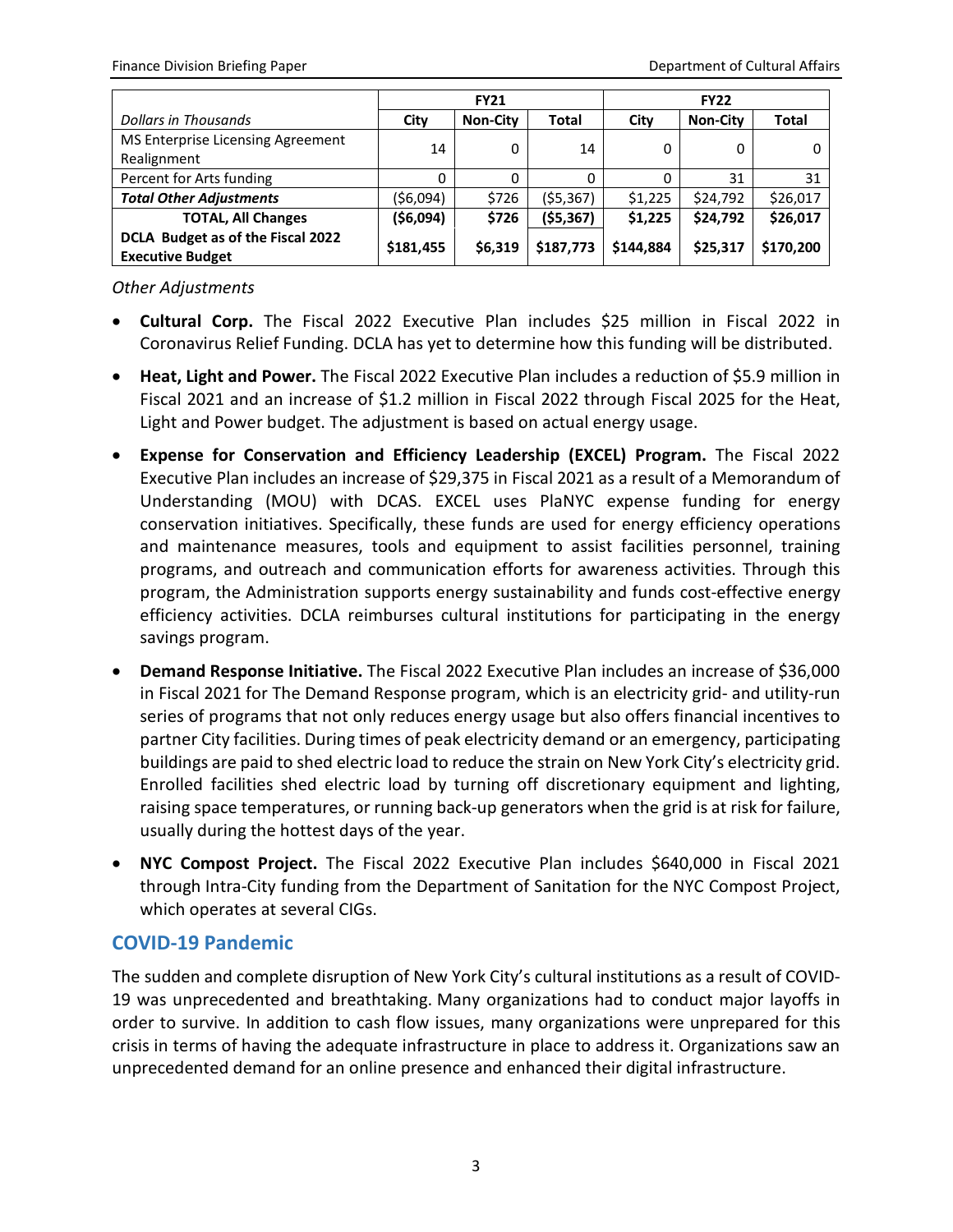The Department of Cultural Affairs conducted a survey of the cultural community last spring. It captured the earliest weeks of the pandemic. The agency specifically earmarked funding for arts education in two ways.

- First through increased funding to 25 arts education groups and second, in funding for the Arts Educator Emergency Relief Fund, which was established by the Arts in Education Roundtable earlier this year. The New York City Arts in Education Roundtable is receiving \$375,000 through the Cultural Development Fund for the Arts Educator Emergency Relief Fund in Fiscal 2021. The Arts Educator Emergency Relief Fund includes contributions from the New York Community Trust and Booth Ferris Foundation and provided unrestricted grants to hundreds of arts education professionals who were hardest hit by the COVID-19 crisis.
- Additionally, more than 600 groups working in low-income neighborhoods and areas most affected by COVID-19 saw an increase in their Cultural development Fund (CDF) allocations. The five local arts councils also saw a boost in funding, which will be passed along to individual artists and smaller nonprofits.

Unified advocacy resulted in inclusion of \$15 billion for 'Save our Stages' in the most recent stimulus plan passed by Congress. The Save our Stages Act provides grants to eligible live venue operators, producers, promoters, and talent representatives to address the economic effects of the COVID-19. The City has not yet received funding from the new measures, as the actual grant awards are still to be determined. The funding may be used for non-profit organizations and forprofit independent venues, Broadway theaters, movie theaters, as well as operators, promotors and producers. It is yet to be determined if the funds will flow through the City's budget or go directly to organizations.

The Fiscal 2022 Enacted State Budget includes \$1 Billion for Small Business and Arts Relief and Recovery Assistance. Of this, \$40 million is for Arts and Cultural Organization Recovery Grant Program. This program will provide grants through the New York State Council on the Arts to eligible arts and cultural nonprofit organizations to assist in the recovery from the COVID-19 pandemic. As of now, there are no plans for State funding to flow through DCLA's budget.

The City launched Curtains Up NYC, an initiative which will provide webinars three times a week that will review the Shuttered Venues Operators Grant program (also known as Save our Stages Act) and the application process. Trained counselors are available for virtual, one-on-one sessions. Services are free and began on February 10, 2021.

## **Preliminary Budget Response**

The Fiscal 2022 Preliminary Plan did not adequately fund the City's cultural organizations as they try to recover from the economic impacts of the COVID-19 pandemic. The cultural community is not only an economic driver but is also the foundation for much of what makes New York City vibrant, healthy, and alive. The Council called on the Administration to support cultural organizations by supporting the following three proposals in the Fiscal 2022 Executive Budget.

The Fiscal 2021 Adopted Budget included one-year funding totaling \$20.2 million to support several critical programs. This funding supported the Cultural Institution Groups (CIGs), provided across-the board grant increases for all Cultural Development Fund recipients, COVID-19 relief, arts education and impact grants, and funded energy grants and CreateNYC initiatives. The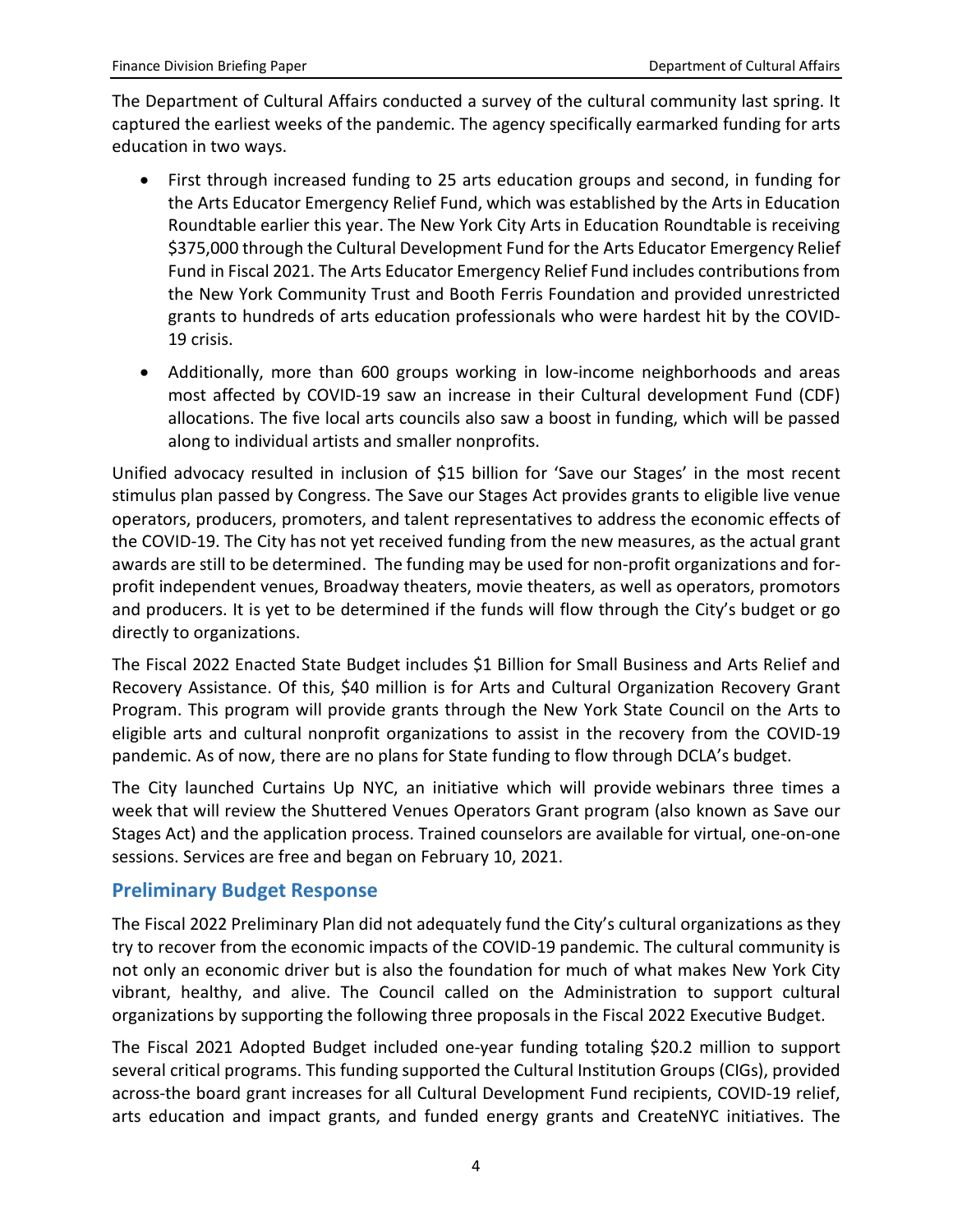Council called on the Administration to restore this funding. However, the Fiscal 2022 Executive Budget does not include this funding.

Given the importance of the Cultural programs, the Council additionally called on the Administration to set aside federal relief dollars for financial assistance for independent arts and music venues that have been unable to open and will take a long time to reopen. These venues need assistance to pay back debt and for outfitting for safe re-opening. For the City's cultural organizations, there have been gaps in the funding eligibility of federal programs including employee caps and lack of direct focus on cultural institutions and federal dollars should be used to remedy this.

Finally, the Council urged the Administration to set aside federal relief dollars to help outdoor amusement parks that have been unable to open. At the onset of the COVID-19 pandemic, outdoor amusement parks had to shut down and continue to face financial insecurity and uncertainty. For the City's amusement parks, there have been gaps in the funding eligibility of federal programs including exclusion from The Shuttered Venue Operators Grant (SVOG), employee caps, and a lack of direct focus on amusement parks.

### **Fiscal 2022 Executive Budget: Capital**

This section will provide an overview of the Capital Budget, Commitment Plan, and the Ten-Year Strategy for the Department of Cultural Affairs (DCLA). Each one of these documents should support and be well integrated with one another to properly execute the City's capital projects, as well as meet its infrastructure goals. We will examine to what extent this is occurring, where improvements need to be made, as well as the overall feasibility of DCLA's capital program.

## Fiscal 2022 – Fiscal 2025 Executive Capital Budget

The Executive Capital Budget proposes appropriations for Fiscal 2022 through Fiscal 2025 and reauthorizes prior year appropriations. The Commitment Plan, which is a five-year spending plan, is the plan to spend those appropriations. The Capital Budget is significantly less than the Capital Commitment Plan because it does not include the current appropriations for Fiscal 2021 or the amount of funding that may be added to Fiscal 2022 in the Adopted Budget. This report provides an overview of the Capital Budget and Commitment Plan for DCLA**.**



#### **Figure 1: Fiscal 2021 Available Appropriations and FY22-25 Capital Budget**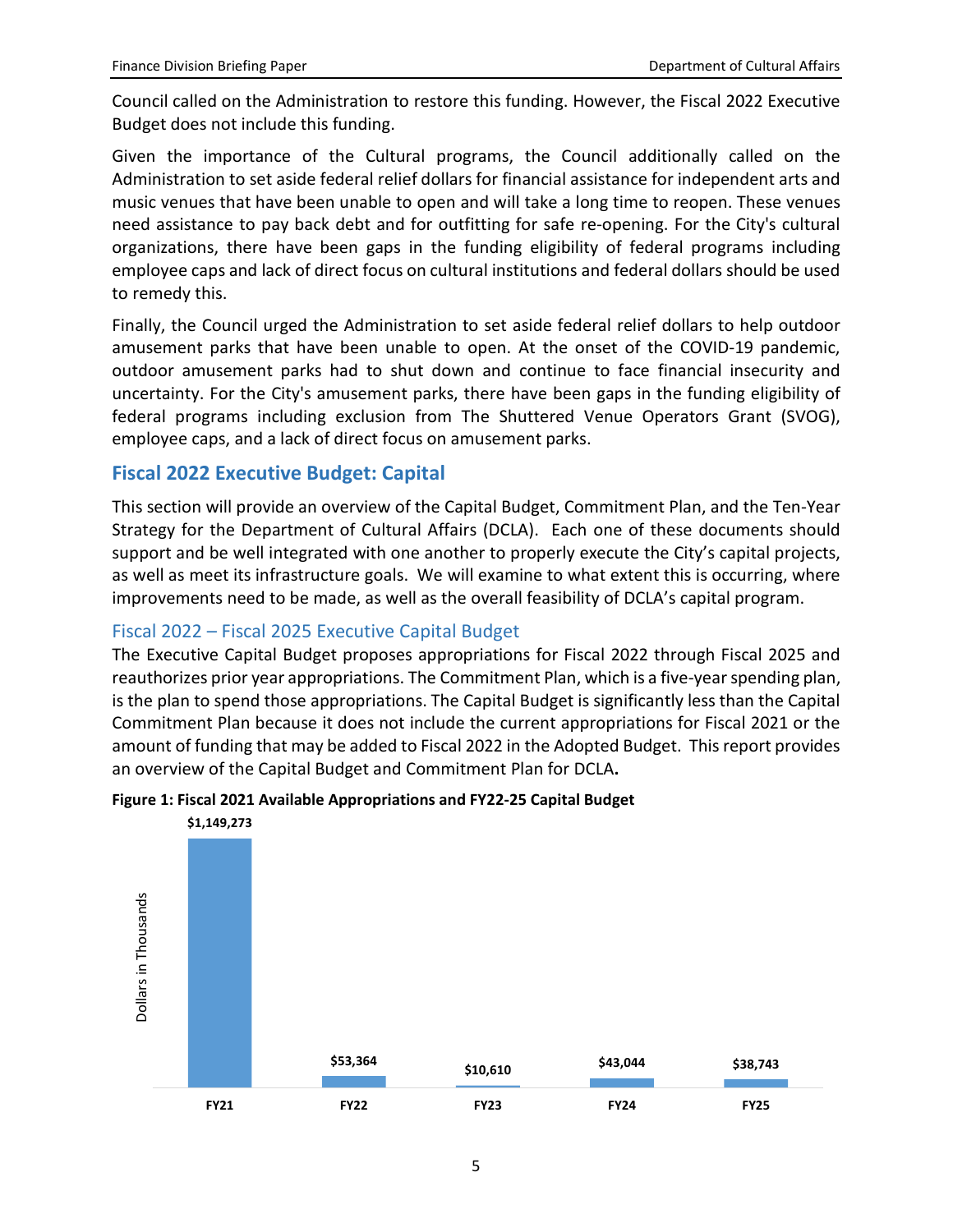As shown in Figure 3, the Department of Cultural Affairs' Fiscal 2022 Executive Capital Budget includes \$145.8 million in Fiscal 2022-2025. DCLA's Fiscal 2022 Executive Capital Budget is an estimate of the additional appropriations needed in addition to the projected excess appropriations for Fiscal 2021 to fully fund the Department's capital projects planned for next year. As of February 28 2021, DCLA had \$1.1 billion in available appropriations for Fiscal 2021. The Executive Budget proposes additional appropriations in Fiscal 2022 of \$53.4 million. The \$1.1 billion in available appropriations in the current year when compared to \$145.8 million combined for Fiscal 2022-2025 implies that the agency has historically front loaded its plan and now it has so much appropriations in the current year that there is little need for new appropriations moving forward. If DCLA adjusted its planning to reflect reality this issue would gradually right itself.

Typically, DCLA does not add capital funds during the Preliminary and Executive Budget with most of its final changes coming at adoption with large additions from both the Council and the Mayor. However, unlike in years past, there were no Mayoral additions to the Adopted Capital Budget for cultural organizations at Fiscal 2021 Adoption. The Executive Budget proposes very modest new appropriations, as is the routine.

### Executive Commitment Plan for Fiscal 2021-2025

The Department of Cultural Affairs Executive Commitment Plan includes \$1.1 billion in Fiscal 2021-2025. This represents approximately 1.2 percent of the City's total \$93 billion Executive Commitment Plan.



#### **Figure 2: DCLA Commitment Plan**

Prelim **Exec** 

The total planned commitments for the DCLA remain essentially unchanged from the Preliminary Fiscal 2022 Commitment Plan, with a net increase of \$50,811, as illustrated in the figure above. The Executive Plan does, however, push commitments for this year and next into the later years of the Plan. Based on previous performance, it is unlikely that DCLA will meet the commitment target laid out in the Executive Plan.

In Fiscal 2017, DCLA committed \$147.4 million or 27.2 percent of its annual capital plan of \$542 million. In Fiscal 2018, the Department committed \$75.4 million or 21.2 percent of its \$358.7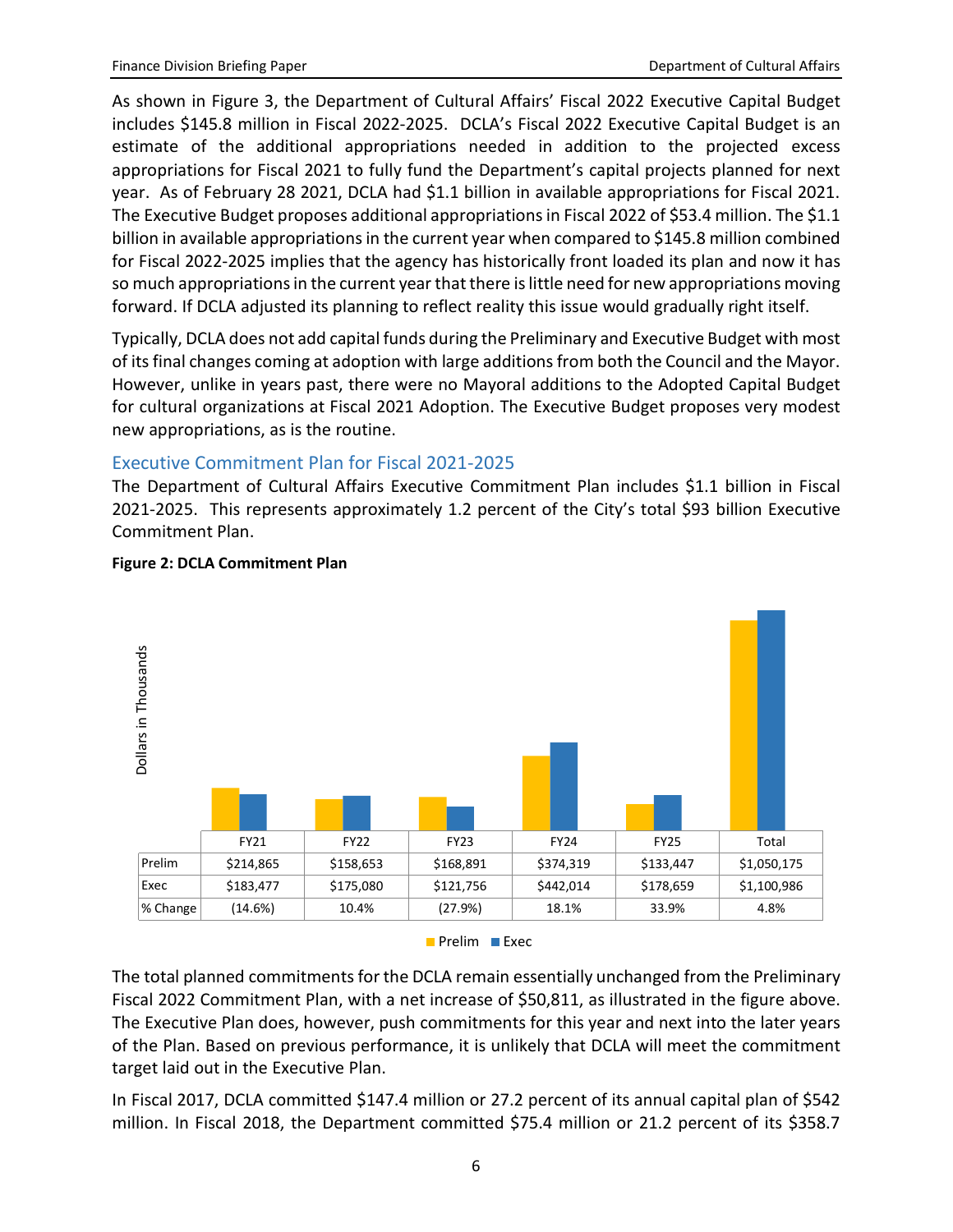million plan. In Fiscal 2019 the Department committed \$216.9 million or 54.8 percent of its \$395.7 million plan. Fiscal 2019's high commitment rate was due to a few large project registrations. In Fiscal 2020 the agency committed \$126.5 million or 43.3 percent of its annual commitment plan of \$292.2 million. The lower commitment rate in Fiscal 2020 can be partially attributed to COVID19 which caused a temporary halt to capital projects. During the pandemic, there were no projects in DCLA's portfolio that were deemed essential to health and safety and allowed to continue.

The agency initiates projects in the order in which they are received and determined ready to proceed. Currently, DCLA is working to restart all projects with funding allocated in Fiscal 2020 and prior years that were put on pause as a result of the pandemic. After which, they will initiate the Fiscal 2021 funded projects that are ready to proceed.

Appendix B breaks out the active projects by borough and includes the number of organizations and funding amount in the capital plan for these projects. In the Fiscal 2022 Executive Plan, DCLA has a total of 451 projects for 225 organizations with a value of \$1.2 billion



**Figure 3: DCLA Total Projects by Borough**

#### **Executive Ten-Year Capital Strategy Fiscal 2022-2031**

The Ten-Year Strategy is the City's long term capital planning document which provides a framework for capital spending by agency. The Strategy is released every two years as mandated by the City Charter.

The City's Ten-Year Strategy totals \$133.7 billion (all funds). The Strategy provides information on the comprehensive infrastructure planning that the City undertakes and explains the connection between capital investment and strategic priorities. It is designed to help prioritize investment decisions across all capital agencies and communicate to the public an integrated approach to capital planning across infrastructure types, in line with the growth of the City.

For the Department of Cultural Affairs, the Ten-Year Strategy provides \$981.9 million in Fiscal 2022–2031 for capital construction and reconstruction projects.

DCLA's portfolio includes over 9.8 million gross square feet of space in City-owned buildings operated by the CIG and other cultural organizations under DCLA's jurisdiction, many of which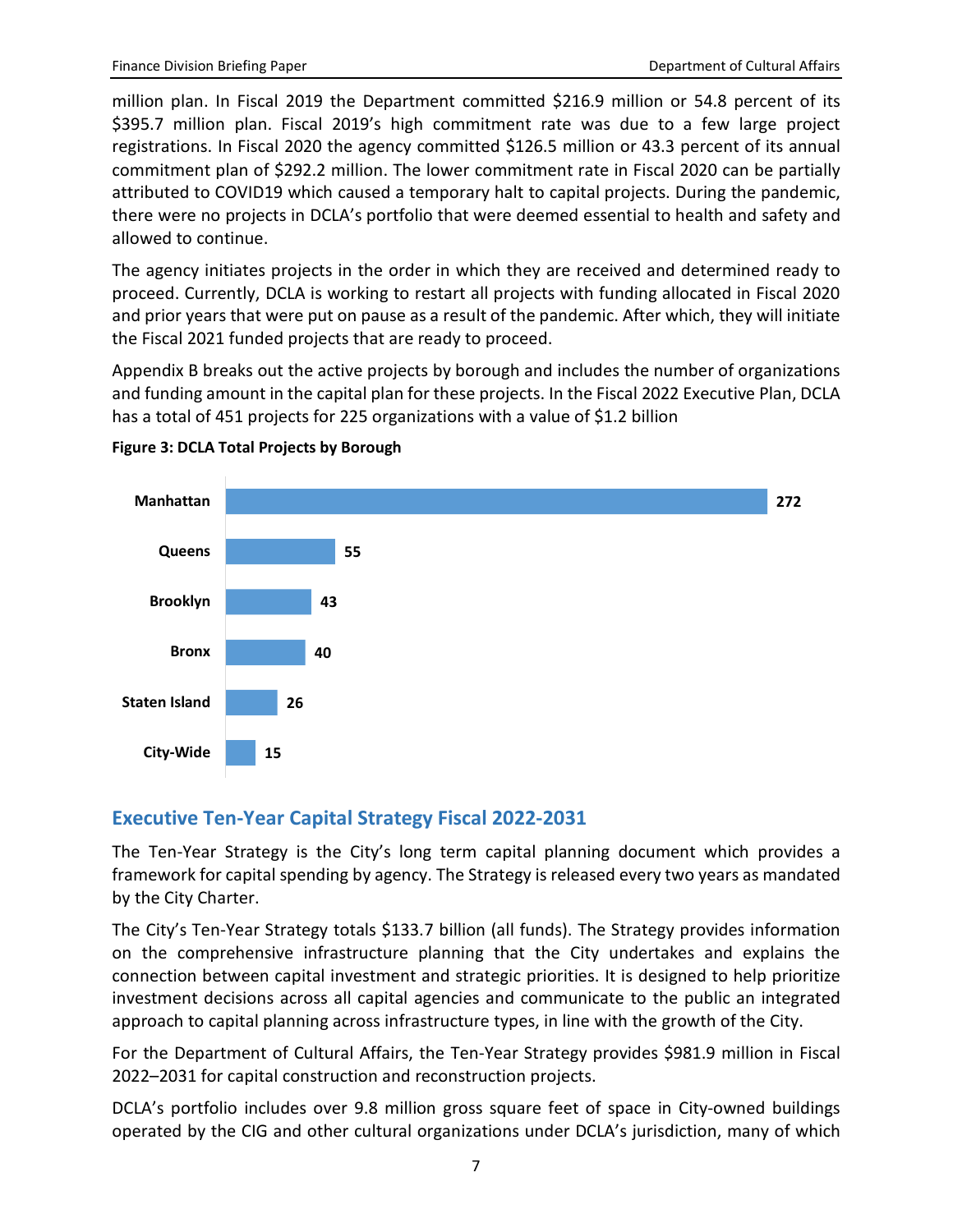are landmarks. The agency has a robust capital program at both City-owned and privately-owned sites and is currently funding more than 435 capital projects on behalf of approximately 223 arts organizations, representing a cultural capital investment of \$981.9 million.



**Figure 4: DCLA Executive Ten-Year Strategy**

As illustrated in the chart above, the Ten-Year Capital Strategy contains almost all of its capital spending in the first four years. Unfortunately, this planning pattern is repeated in many other City agencies Ten-Year Strategies. The above spending plan essentially cuts capital spending to almost nothing for six out of the ten years of the plan. It is very unlikely that this Ten-Year Strategy accurately reflects how the funds will be used.

#### Highlights of the Executive Ten-Year Capital Strategy

The agency is investing \$981.9 million in capital support for the nonprofit cultural community to increase public service, provide greater access for the disabled, enhance exhibition and program space, better maintain and preserve historic buildings and increase protection of botanical, zoological and fine art collections.

Approximately \$1.7 billion of City funds were committed from 2010 through 2020 for the reconstruction, modernization, and expansion of these facilities, in addition to \$76.4 million planned in 2021.

- **Bronx Museum of the Arts.** An investment of \$19.4 million for the South Wing atrium renovation.
- **New York Botanical Garden.** An investment of \$10.4 million for the renovation of the worker's operation center.
- **Brooklyn Botanic Garden.** An investment of \$5.3 million for the construction of a sustainable gardening center.
- **Staten Island Zoo.** An investment of \$8.9 million for the restoration of Clove Road visitor center.
- **MoMA PS1.** An investment of \$17.9 million for various upgrades, improvements and acquisitions.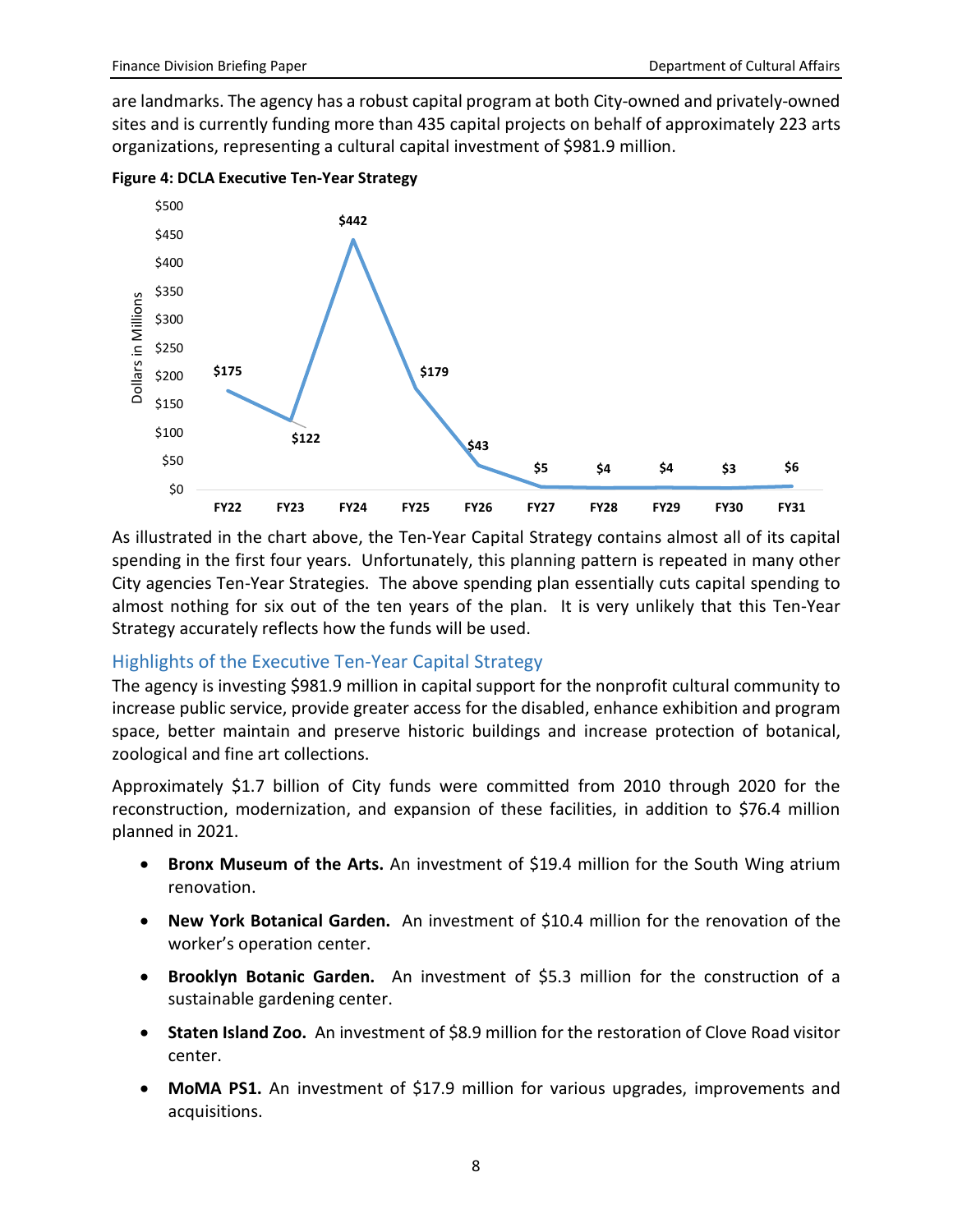- **Metropolitan Museum of Art.** An investment of \$31.6 million for the skylights replacement.
- **Queens Museum.** An investment of \$19 million for Phase II of the Queens Museum expansion project.
- **Snug Harbor Cultural Center.** An investment of \$24.4 million for various upgrades and improvements.
- **Queens Botanical Garden.** An investment of \$24.5 million for the construction of an education center.
- **Public Theater.** An investment of \$27.7 million for renovation of the Delacorte Theater.
- **South Street Seaport Museum.** An investment of \$5.9 million for Phase II of the restoration of the historic ship Wavertree.
- **Bronx Zoo.** An investment of \$10.6 million for the construction of the wildlife exhibit center.
- **Staten Island Museum.** An investment of \$8.4 million for the construction of a geothermal heating and cooling system.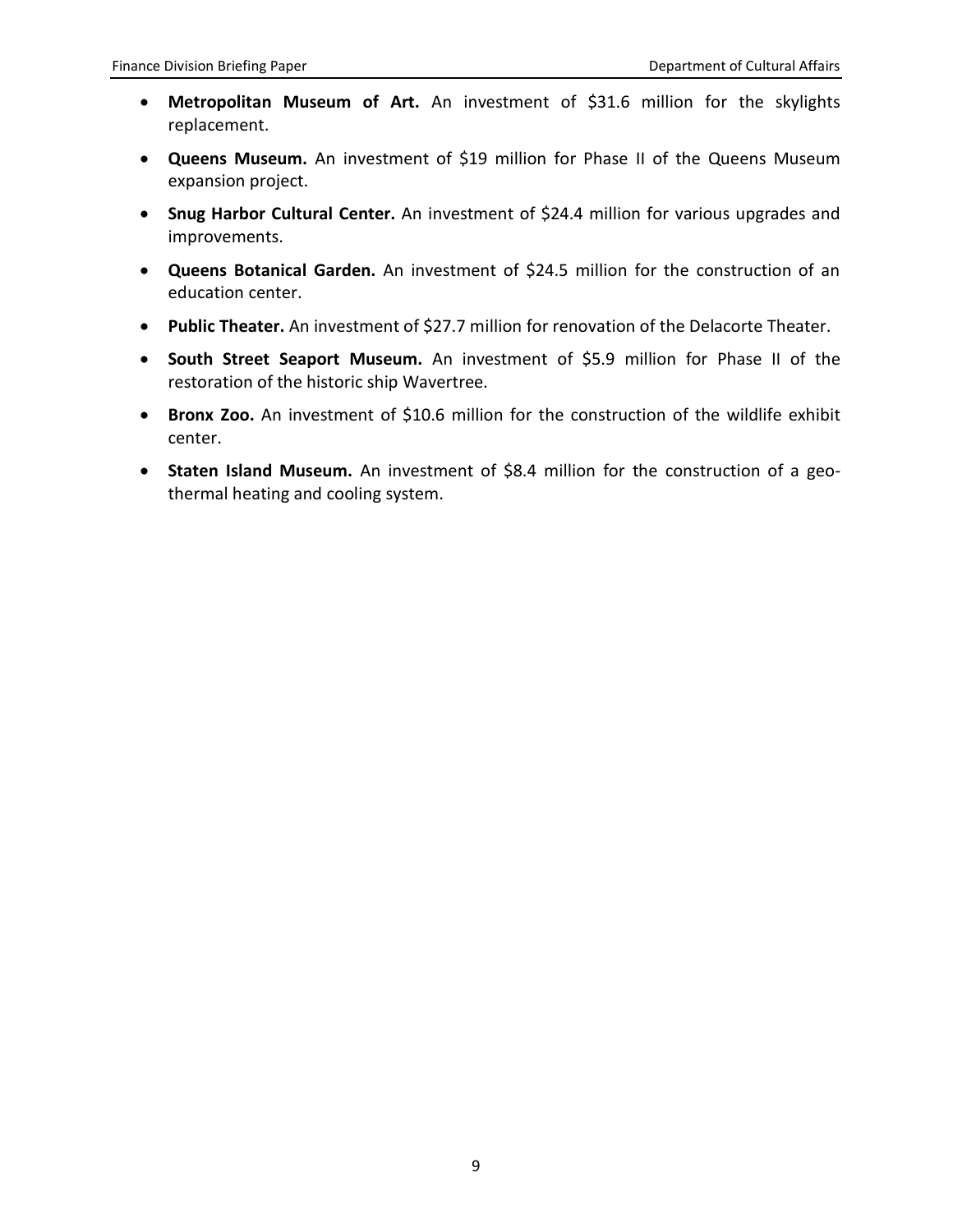# **Appendix A: Budget Actions in the November, Preliminary and Executive Plans**

|                                                              | <b>FY21</b>    |                 |                         | <b>FY22</b> |                 |              |
|--------------------------------------------------------------|----------------|-----------------|-------------------------|-------------|-----------------|--------------|
| <b>Dollars in Thousands</b>                                  | City           | <b>Non-City</b> | <b>Total</b>            | City        | <b>Non-City</b> | <b>Total</b> |
| DCLA Budget as of the Fiscal 2021<br><b>Adopted Budget</b>   | \$188,903      | \$525           | \$189,428               | \$148,455   | \$525           | \$148,980    |
| <b>Other Adjustments</b>                                     |                |                 |                         |             |                 |              |
| City Services Corps (DCA)                                    | (520)          | \$0             | (520)                   | \$0         | \$0             | \$0          |
| <b>Energy Personnel</b>                                      | $\mathbf 0$    | 125             | 125                     | 0           | 0               | $\mathbf 0$  |
| <b>ExCEL Projects</b>                                        | 0              | 4,204           | 4,204                   | 0           | $\mathbf 0$     | $\mathbf 0$  |
| Labor Savings - Managerial and OJ Titles                     | (37)           | 0               | (37)                    | 0           | $\mathbf 0$     | $\pmb{0}$    |
| CC Member Items Reallocation                                 | (106)          | $\mathbf 0$     | (106)                   | 0           | 0               | $\pmb{0}$    |
| Lease Adjustment                                             | 5              | $\mathbf 0$     | 5                       | 0           | 0               | 0            |
| Put Up CADP Funds                                            | $\Omega$       | 239             | 239                     | 0           | $\mathbf 0$     | 0            |
| CC Member Items Reallocation                                 | (136)          | 0               | (136)                   | 0           | 0               | 0            |
| <b>CDBG</b> funding transfer                                 | 0              | $\mathbf 0$     | 0                       | 0           | (259)           | (259)        |
| CIG CB adjustment                                            | 13             | 0               | 13                      | 13          | 0               | 13           |
| City Service Corps (DCA)                                     | $\overline{2}$ | 0               | $\overline{2}$          | (2)         | 0               | (2)          |
| <b>Cultural Corp</b>                                         | $\mathbf 0$    | $\mathbf 0$     | 0                       | 0           | 25,000          | 25,000       |
| Demand Response AMNH                                         | $\mathbf 0$    | 8               | 8                       | 0           | 0               | 0            |
| Demand Response BM                                           | $\mathbf 0$    | $\mathsf{3}$    | 3                       | 0           | $\mathbf 0$     | 0            |
| Demand Response MET                                          | $\mathbf 0$    | $\overline{4}$  | $\overline{\mathbf{4}}$ | 0           | $\mathbf 0$     | 0            |
| <b>Demand Response NYBG</b>                                  | $\mathbf 0$    | 16              | 16                      | 0           | 0               | 0            |
| <b>Demand Response NYST</b>                                  | $\mathbf 0$    | 1               | 1                       | 0           | $\mathbf 0$     | 0            |
| Demand Response QMA                                          | $\mathbf 0$    | 2               | 2                       | 0           | $\mathbf 0$     | 0            |
| <b>Demand Response SNUG</b>                                  | $\mathbf 0$    | $\overline{2}$  | $\overline{2}$          | 0           | 0               | $\pmb{0}$    |
| <b>ExCEL Round 2</b>                                         | $\Omega$       | 29              | 29                      | 0           | 0               | $\mathbf 0$  |
| Funding alignment                                            | (11)           | 11              | 0                       | (11)        | 11              | $\mathbf 0$  |
| Heat, Light and Power                                        | (5,966)        | $\mathbf 0$     | (5,966)                 | 1,223       | $\mathbf 0$     | 1,223        |
| IC DC 37 ACF CB Adjustment                                   | $\mathbf 0$    | $\mathbf 0$     | 0                       | 0           | $\mathbf 0$     | 0            |
| IC funding alignment                                         | (9)            | 9               | 0                       | (9)         | 9               | 0            |
| IC W/CULTURAL AFFAIRS                                        | $\mathbf 0$    | 364             | 364                     | 0           | 0               | 0            |
| INTRA-CITY W/ CULTURAL AFFAIRS                               | $\mathbf 0$    | 30              | 30                      | 0           | 0               | 0            |
| INTRA-CITY W/DCLA-2994                                       | $\mathbf 0$    | 127             | 127                     | 0           | 0               | $\mathbf 0$  |
| INTRA-CITY W/DCLA-2994                                       | $\mathbf 0$    | 119             | 119                     | 0           | $\mathbf 0$     | $\mathbf 0$  |
| Lease Adjustment                                             | $\mathbf 0$    | 0               | 0                       | 11          | 0               | 11           |
| MS Enterprise Licensing Agreement<br>Realignment             | 14             | 0               | 14                      | 0           | $\mathbf 0$     | 0            |
| Percent for Arts funding                                     | 0              | 0               | 0                       | 0           | 31              | 31           |
| <b>Total Other Adjustments</b>                               | (56, 252)      | \$5,294         | (5958)                  | \$1,225     | \$24,792        | \$26,017     |
| <b>Savings Program:</b>                                      |                |                 |                         |             |                 |              |
| <b>Hiring Freeze</b>                                         | (564)          | \$0             | (564)                   | ( \$85)     | \$0             | ( \$85)      |
| City/Federal funding swap                                    | (500)          | 500             | 0                       | 0           | 0               | 0            |
| Hiring and Attrition Management                              | (64)           | 0               | (64)                    | 0           | 0               | 0            |
| Lease adjustment                                             | (159)          | 0               | (159)                   | 0           | 0               | 0            |
| One year reduction to CreateNYC<br>Funding                   | 0              | 0               | 0                       | (4, 711)    | 0               | (4, 711)     |
| Programmatic funding adjustment                              | (410)          | 0               | (410)                   | 0           | 0               | 0            |
| <b>Total Savings Program</b>                                 | (1, 197)       | 500             | (697)                   | (4, 796)    | $\mathbf 0$     | (4, 796)     |
| <b>TOTAL, All Changes</b>                                    | (57, 448)      | \$5,794         | ( \$1,654)              | ( \$3,571)  | \$24,792        | \$21,221     |
| DCLA Budget as of the Fiscal 2022<br><b>Executive Budget</b> | \$181,455      | \$6,319         | \$187,774               | \$144,884   | \$25,317        | \$170,201    |